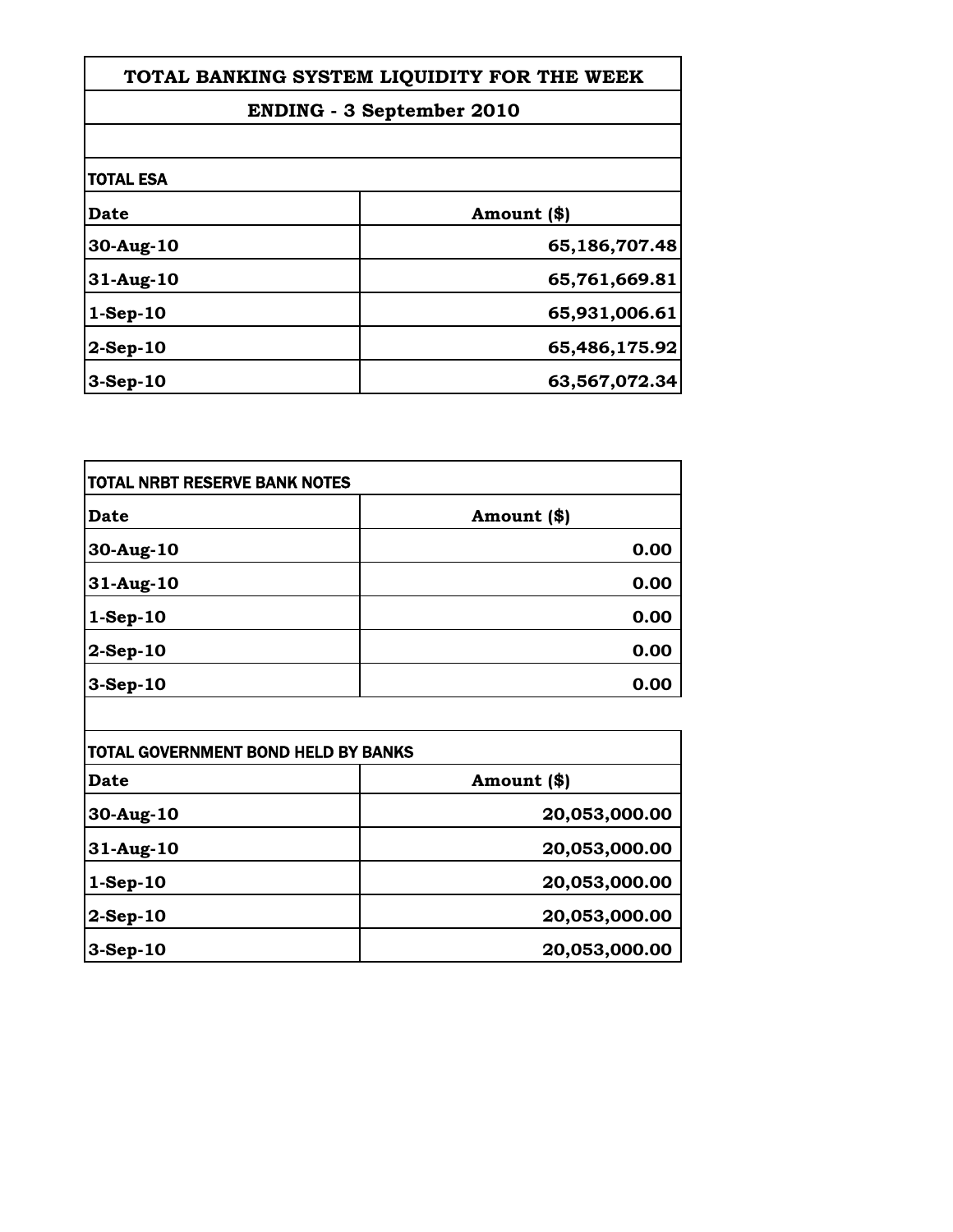| TOTAL BANKING SYSTEM LIQUIDITY FOR THE WEEK<br><b>ENDING - 10 September 2010</b> |               |
|----------------------------------------------------------------------------------|---------------|
|                                                                                  |               |
| <b>TOTAL ESA</b>                                                                 |               |
| <b>Date</b>                                                                      | Amount (\$)   |
| $6-Sep-10$                                                                       | 64,631,514.34 |
| $7-Sep-10$                                                                       | 64,059,719.58 |
| $8-Sep-10$                                                                       | 64,609,902.97 |
| 9-Sep-10                                                                         | 65,443,242.88 |
| 10-Sep-10                                                                        | 65,483,666.21 |
|                                                                                  |               |

| <b>TOTAL NRBT RESERVE BANK NOTES</b> |             |
|--------------------------------------|-------------|
| <b>Date</b>                          | Amount (\$) |
| 6-Sep-10                             | 0.00        |
| 7-Sep-10                             | 0.00        |
| 8-Sep-10                             | 0.00        |
| 9-Sep-10                             | 0.00        |
| 10-Sep-10                            | 0.00        |

| TOTAL GOVERNMENT BOND HELD BY BANKS |               |
|-------------------------------------|---------------|
| Date                                | Amount (\$)   |
| $6-Sep-10$                          | 20,053,000.00 |
| $7-Sep-10$                          | 20,053,000.00 |
| 8-Sep-10                            | 20,053,000.00 |
| $9-Sep-10$                          | 20,053,000.00 |
| 10-Sep-10                           | 20,053,000.00 |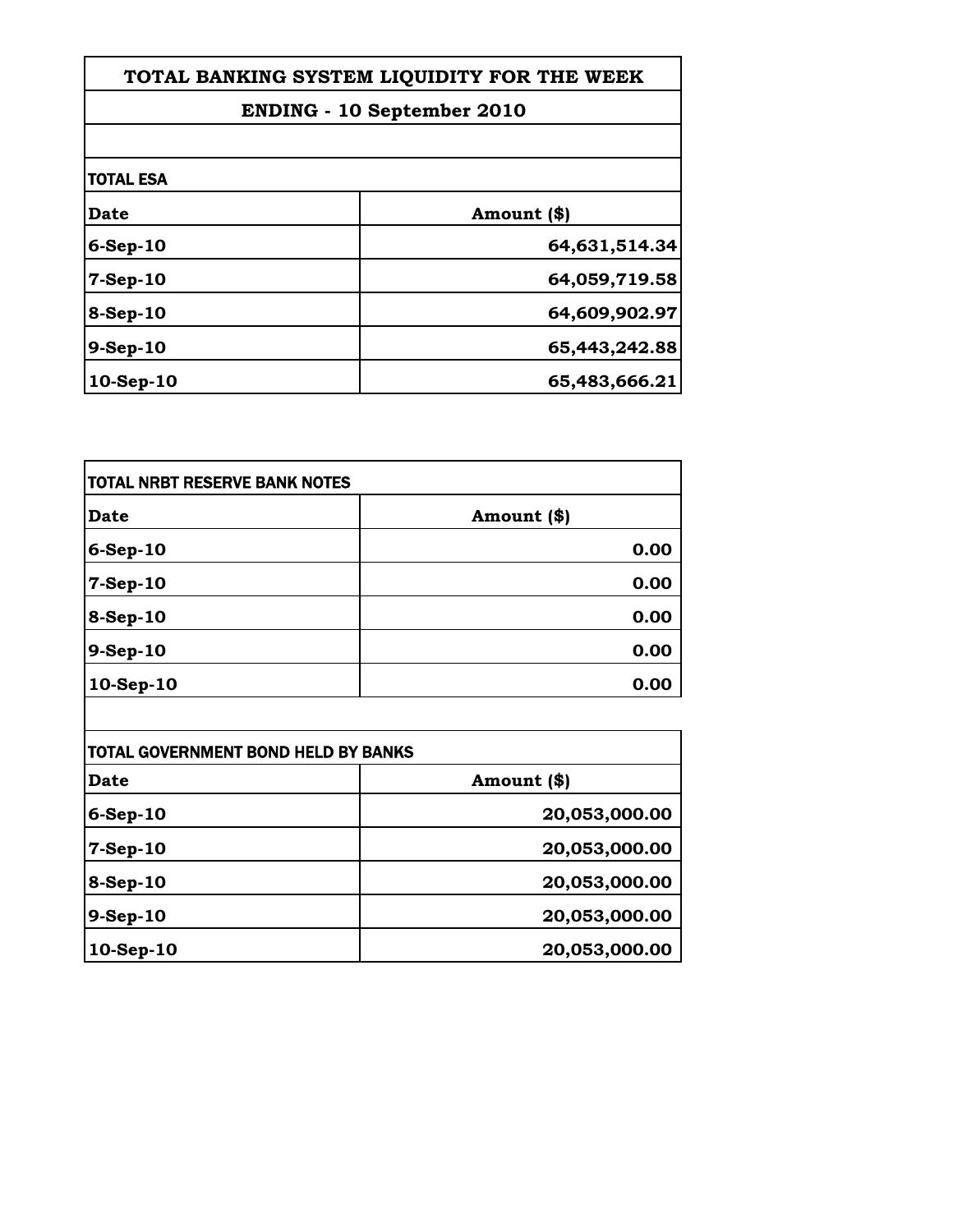| TOTAL BANKING SYSTEM LIQUIDITY FOR THE WEEK<br><b>ENDING - 17 September 2010</b> |               |
|----------------------------------------------------------------------------------|---------------|
|                                                                                  |               |
| <b>TOTAL ESA</b>                                                                 |               |
| Date                                                                             | Amount (\$)   |
| 13-Sep-10                                                                        | 65,542,693.87 |
| 14-Sep-10                                                                        | 65,139,540.83 |
| 15-Sep-10                                                                        | 65,619,133.83 |
| 16-Sep-10                                                                        | 66,124,266.30 |
| 17-Sep-10                                                                        | 66,125,757.99 |
|                                                                                  |               |

| <b>TOTAL NRBT RESERVE BANK NOTES</b> |             |
|--------------------------------------|-------------|
| <b>Date</b>                          | Amount (\$) |
| 13-Sep-10                            | 0.00        |
| 14-Sep-10                            | 0.00        |
| 15-Sep-10                            | 0.00        |
| 16-Sep-10                            | 0.00        |
| 17-Sep-10                            | 0.00        |

| TOTAL GOVERNMENT BOND HELD BY BANKS |               |
|-------------------------------------|---------------|
| Date                                | Amount (\$)   |
| 13-Sep-10                           | 20,053,000.00 |
| 14-Sep-10                           | 20,053,000.00 |
| 15-Sep-10                           | 20,053,000.00 |
| $16-Sep-10$                         | 20,053,000.00 |
| 17-Sep-10                           | 20,053,000.00 |